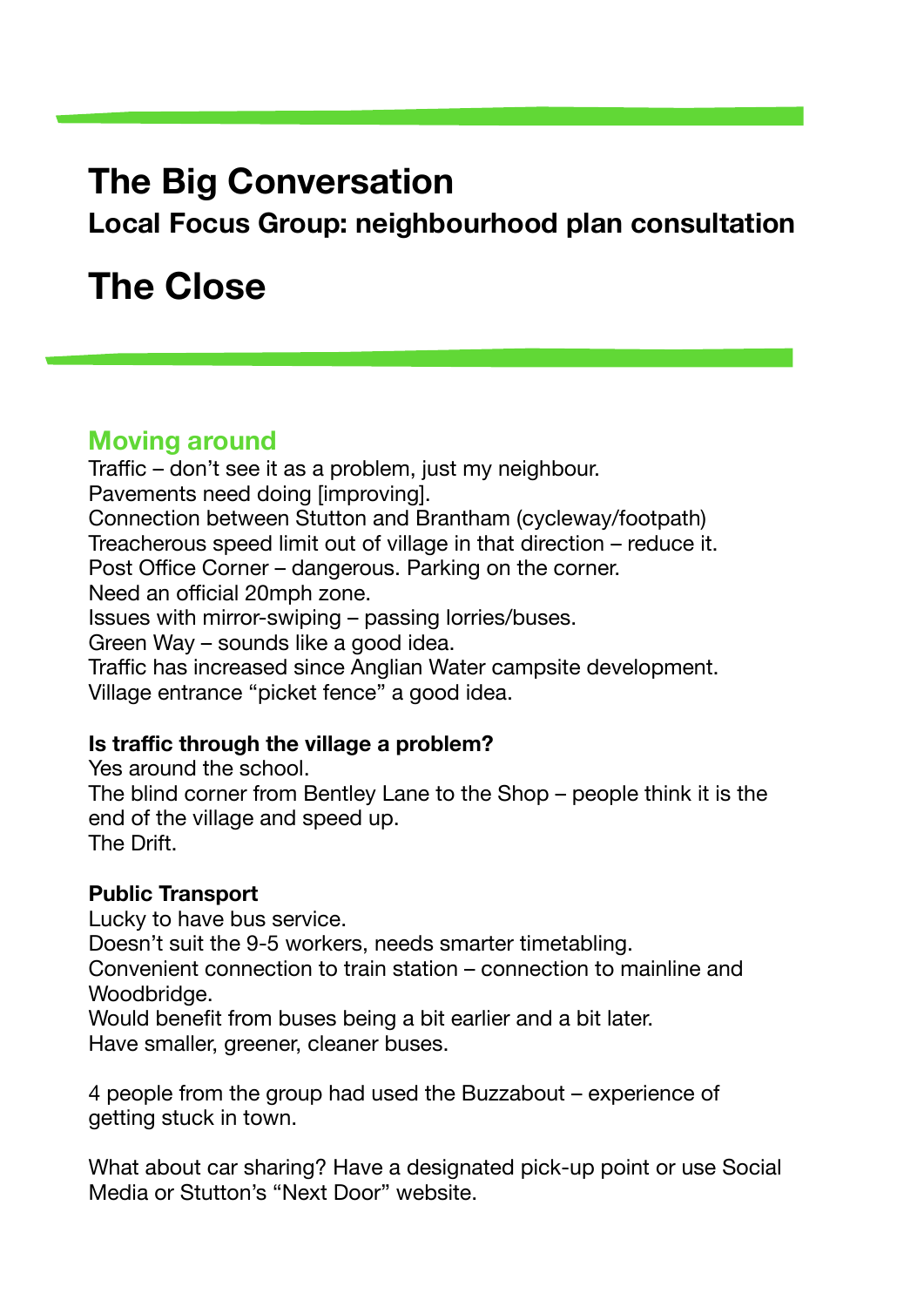#### **What is important to you?**

Pub, shop, village hall, estuary, church. Shop feels quite far away – van? Was explained that the shop used to take orders, but were difficult to fulfil (Stutton Support Network). Internet issues – suggested to use laptop at the shop.

# **Natural Environment**

The Reservoir/Woods Down on the shore Pesticides: bioaccumulation down to the estuary The birdlife What is pumped in to the river? We live surrounded by a big farm, but we don't know what is used. Can we ask? Can there be an Open Farm Sunday? Concern about chemical inputs. Plastic free village Litter at the reservoir More dog bins – encourage owners not to dump their waste from home in the bins. Can we have a dog bin by the Larksfield bus stop please? Simple plastic free ideas – can we speak to East Bergholt about what they do? Plastic bottle deposit scheme in Belgium – do it in the shop. Stutton to lead the way! Reduce, reuse then recycle. School – something they can engage with. Engrain reducing their ecological footprint.

# **Housing**

#### **What sort of housing?**

Hedges – great idea. Soft landscaping Really unique Don't want a dormitory village Rainwater harvesting. Local district heating Ground source heat pumps Solar panels

Housing not on a spur outside the village. The more central the better. Put them in one place – not dispersed.